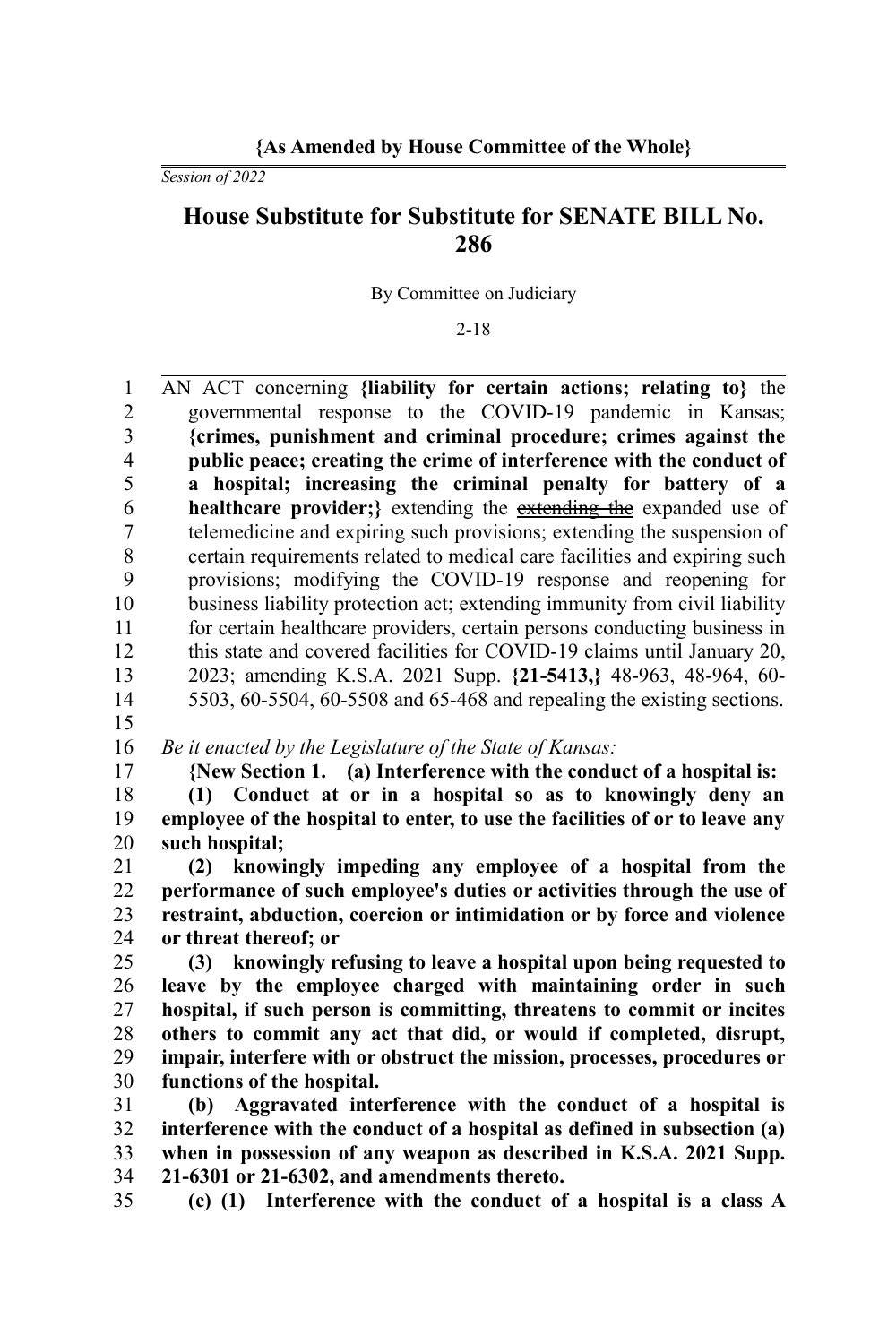**nonperson misdemeanor.** 1

**(2) Aggravated interference with the conduct of a hospital is a severity level 6, person felony.** 2 3

**(d) As used in this section:**

**(1) "Employee" means a person employed by, providing healthcare services at, volunteering at or participating in an educational course of instruction at a hospital; and** 5 6 7

**(2) "hospital" means the same as the term is defined in K.S.A. 65- 425, and amendments thereto.** 8 9

**(e) This section shall be a part of and supplemental to the Kansas criminal code.** 10 11

**Sec. 2. K.S.A. 2021 Supp. 21-5413 is hereby amended to read as follows: 21-5413. (a) Battery is:** 12 13

**(1) Knowingly or recklessly causing bodily harm to another person; or** 14 15

**(2) knowingly causing physical contact with another person when done in a rude, insulting or angry manner.** 16 17

18

4

**(b) Aggravated battery is:**

**(1) (A) Knowingly causing great bodily harm to another person or disfigurement of another person;** 19 20

**(B) knowingly causing bodily harm to another person with a deadly weapon, or in any manner whereby great bodily harm, disfigurement or death can be inflicted; or** 21 22 23

**(C) knowingly causing physical contact with another person when done in a rude, insulting or angry manner with a deadly weapon, or in any manner whereby great bodily harm, disfigurement or death can be inflicted;** 24 25 26 27

**(2) (A) recklessly causing great bodily harm to another person or disfigurement of another person;** 28 29

**(B) recklessly causing bodily harm to another person with a deadly weapon, or in any manner whereby great bodily harm, disfigurement or death can be inflicted; or** 30 31 32

**(3) (A) committing an act described in K.S.A. 8-1567, and amendments thereto, when great bodily harm to another person or disfigurement of another person results from such act; or** 33 34 35

**(B) committing an act described in K.S.A. 8-1567, and amendments thereto, when bodily harm to another person results from such act under circumstances whereby great bodily harm, disfigurement or death can result from such act; or** 36 37 38 39

**(4) committing an act described in K.S.A. 8-1567, and amendments thereto, when great bodily harm to another person or disfigurement of another person results from such act while:** 40 41 42

**(A) In violation of any restriction imposed on such person's** 43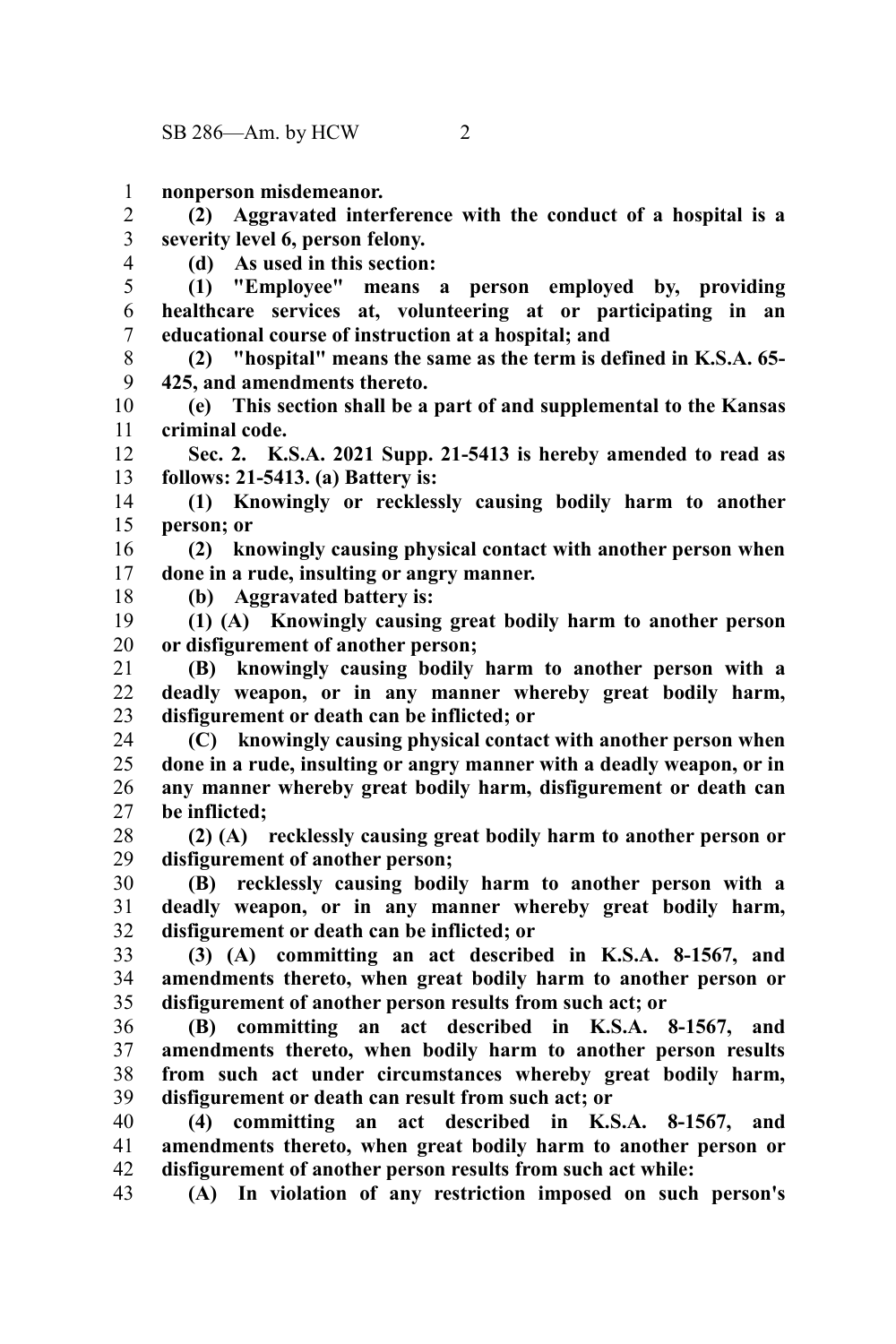**driving privileges pursuant to article 10 of chapter 8 of the Kansas Statutes Annotated, and amendments thereto;** 1 2

**(B) such person's driving privileges are suspended or revoked pursuant to article 10 of chapter 8 of the Kansas Statutes Annotated, and amendments thereto; or** 3 4 5

**(C) such person has been deemed a habitual violator as defined in K.S.A. 8-285, and amendments thereto, including at least one violation of K.S.A. 8-1567, and amendments thereto, or violating an ordinance of any city in this state, any resolution of any county in this state or any law of another state, which ordinance, resolution or law declares to be unlawful the acts prohibited by that statute.** 6 7 8 9 10 11

12

**(c) Battery against a law enforcement officer is:**

13

**(1) Battery**, **as defined in subsection (a)(2)**, **committed against a:**

**(A) Uniformed or properly identified university or campus police officer while such officer is engaged in the performance of such officer's duty;** 14 15 16

**(B) uniformed or properly identified state, county or city law enforcement officer, other than a state correctional officer or employee, a city or county correctional officer or employee or a juvenile detention facility officer, or employee, while such officer is engaged in the performance of such officer's duty;** 17 18 19 20 21

**(C) uniformed or properly identified federal law enforcement officer while such officer is engaged in the performance of such officer's duty;** 22 23 24

**(D) judge, while such judge is engaged in the performance of such judge's duty;** 25 26

**(E) attorney, while such attorney is engaged in the performance of such attorney's duty; or** 27 28

**(F) community corrections officer or court services officer, while such officer is engaged in the performance of such officer's duty;** 29 30

31

**(2) battery**, **as defined in subsection (a)(1)**, **committed against a:**

**(A) Uniformed or properly identified university or campus police officer while such officer is engaged in the performance of such officer's duty;** 32 33 34

**(B) uniformed or properly identified state, county or city law enforcement officer, other than a state correctional officer or employee, a city or county correctional officer or employee or a juvenile detention facility officer, or employee, while such officer is engaged in the performance of such officer's duty;** 35 36 37 38 39

**(C) uniformed or properly identified federal law enforcement officer while such officer is engaged in the performance of such officer's duty;** 40 41 42

**(D) judge, while such judge is engaged in the performance of such** 43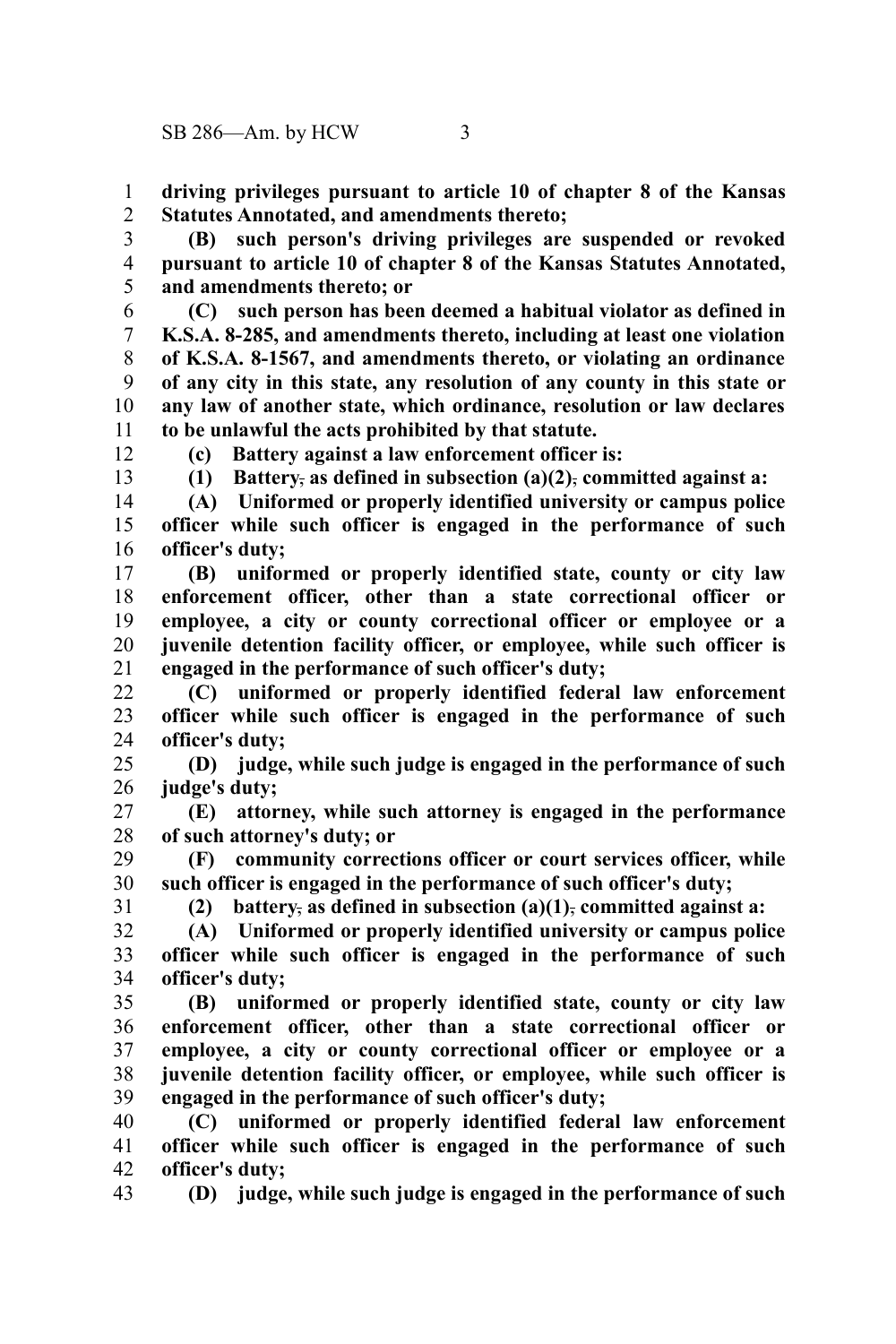**judge's duty;** 1

**(E) attorney, while such attorney is engaged in the performance of such attorney's duty; or** 2 3

**(F) community corrections officer or court services officer, while such officer is engaged in the performance of such officer's duty; or** 4 5

**(3) battery**, **as defined in subsection (a) committed against a:**

**(A) State correctional officer or employee by a person in custody of the secretary of corrections, while such officer or employee is engaged in the performance of such officer's or employee's duty;** 7 8 9

**(B) state correctional officer or employee by a person confined in such juvenile correctional facility, while such officer or employee is engaged in the performance of such officer's or employee's duty;** 10 11 12

**(C) juvenile detention facility officer or employee by a person confined in such juvenile detention facility, while such officer or employee is engaged in the performance of such officer's or employee's duty; or** 13 14 15 16

**(D) city or county correctional officer or employee by a person confined in a city holding facility or county jail facility, while such officer or employee is engaged in the performance of such officer's or employee's duty.** 17 18 19 20

21

**(d) Aggravated battery against a law enforcement officer is:**

**(1)** An **Aggravated battery**, **as defined in subsection (b)(1)(A) committed against a:**  $22$ 23

**(A) Uniformed or properly identified state, county or city law enforcement officer while the officer is engaged in the performance of the officer's duty;** 24 25 26

**(B) uniformed or properly identified university or campus police officer while such officer is engaged in the performance of such officer's duty;** 27 28 29

**(C) uniformed or properly identified federal law enforcement officer while such officer is engaged in the performance of such officer's duty;** 30 31 32

**(D) judge, while such judge is engaged in the performance of such judge's duty;** 33 34

**(E) attorney, while such attorney is engaged in the performance of such attorney's duty; or** 35 36

**(F) community corrections officer or court services officer, while such officer is engaged in the performance of such officer's duty;** 37 38

**(2)** an **aggravated battery**, **as defined in subsection (b)(1)(B) or (b) (1)(C)**, **committed against a:** 39 40

**(A) Uniformed or properly identified state, county or city law enforcement officer while the officer is engaged in the performance of the officer's duty;** 41 42 43

6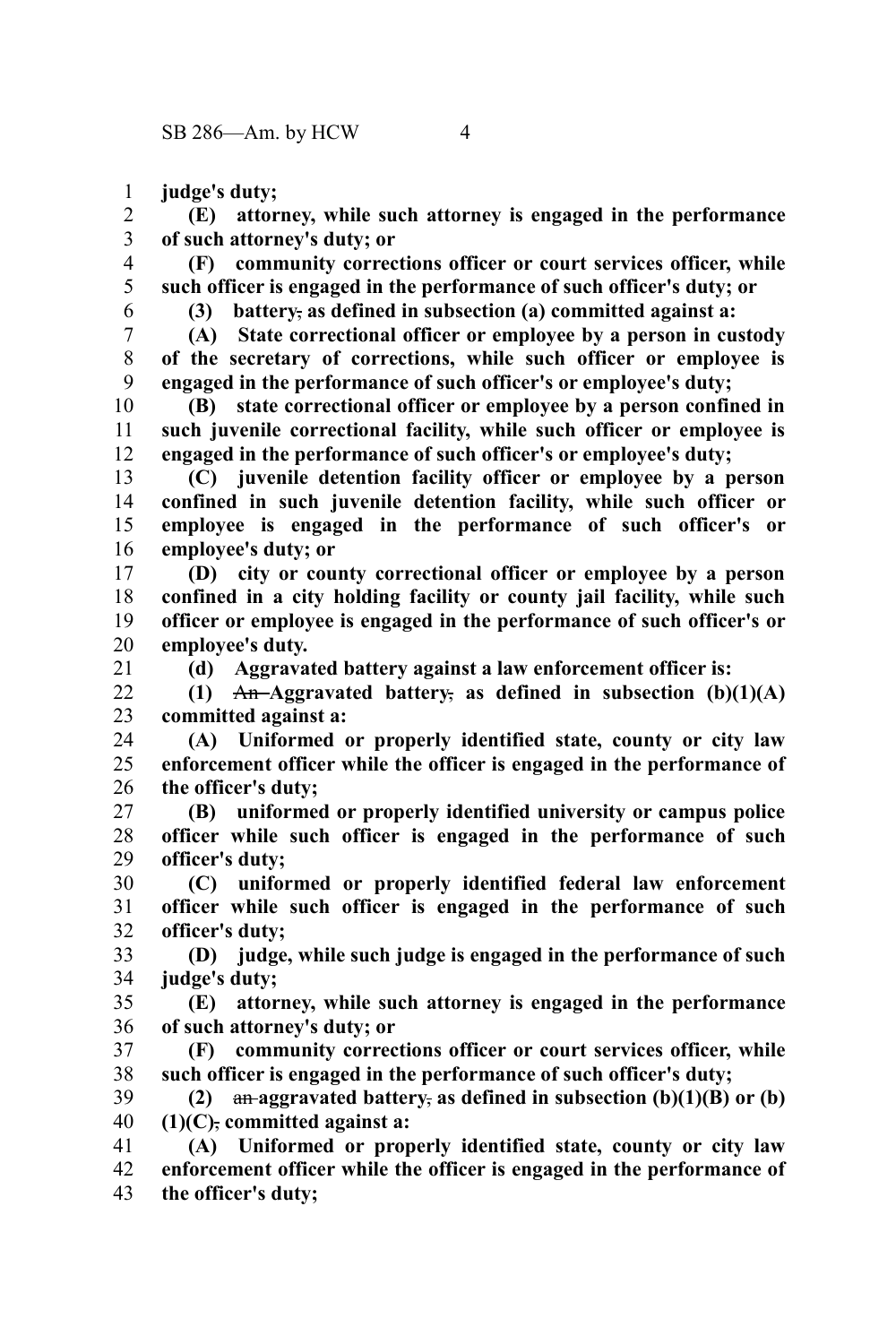**(B) uniformed or properly identified university or campus police officer while such officer is engaged in the performance of such officer's duty;** 1 2 3

- **(C) uniformed or properly identified federal law enforcement officer while such officer is engaged in the performance of such officer's duty;** 4 5 6
- **(D) judge, while such judge is engaged in the performance of such judge's duty;** 7 8
- **(E) attorney, while such attorney is engaged in the performance of such attorney's duty; or** 9 10
- **(F) community corrections officer or court services officer, while such officer is engaged in the performance of such officer's duty; or** 11 12
	- **(3) knowingly causing, with a motor vehicle, bodily harm to a:**
- **(A) Uniformed or properly identified state, county or city law enforcement officer while the officer is engaged in the performance of the officer's duty;** 14 15 16
- **(B) uniformed or properly identified university or campus police officer while such officer is engaged in the performance of such officer's duty; or** 17 18 19
- **(C) uniformed or properly identified federal law enforcement officer while such officer is engaged in the performance of such officer's duty.** 20 21 22
- **(e) Battery against a school employee is a battery**, **as defined in subsection (a)**, **committed against a school employee in or on any school property or grounds upon which is located a building or structure used by a unified school district or an accredited nonpublic school for student instruction or attendance or extracurricular activities of pupils enrolled in kindergarten or any of the grades one through 12 or at any regularly scheduled school sponsored activity or event, while such employee is engaged in the performance of such employee's duty.** 23 24 25 26 27 28 29 30 31
- **(f) Battery against a mental health employee is a battery**, **as defined in subsection (a)**, **committed against a mental health employee by a person in the custody of the secretary for aging and disability services, while such employee is engaged in the performance of such employee's duty.** 32 33 34 35 36
- **(g)** *Battery against a healthcare provider is a battery as defined in subsection (a) committed against a healthcare provider while such provider is engaged in the performance of such provider's duty.* 37 38 39
- 40 41

13

- *(h)* **(1) Battery is a class B person misdemeanor.**
- **(2) Aggravated battery as defined in:**
- **(A) Subsection (b)(1)(A) or (b)(4) is a severity level 4, person felony;** 42 43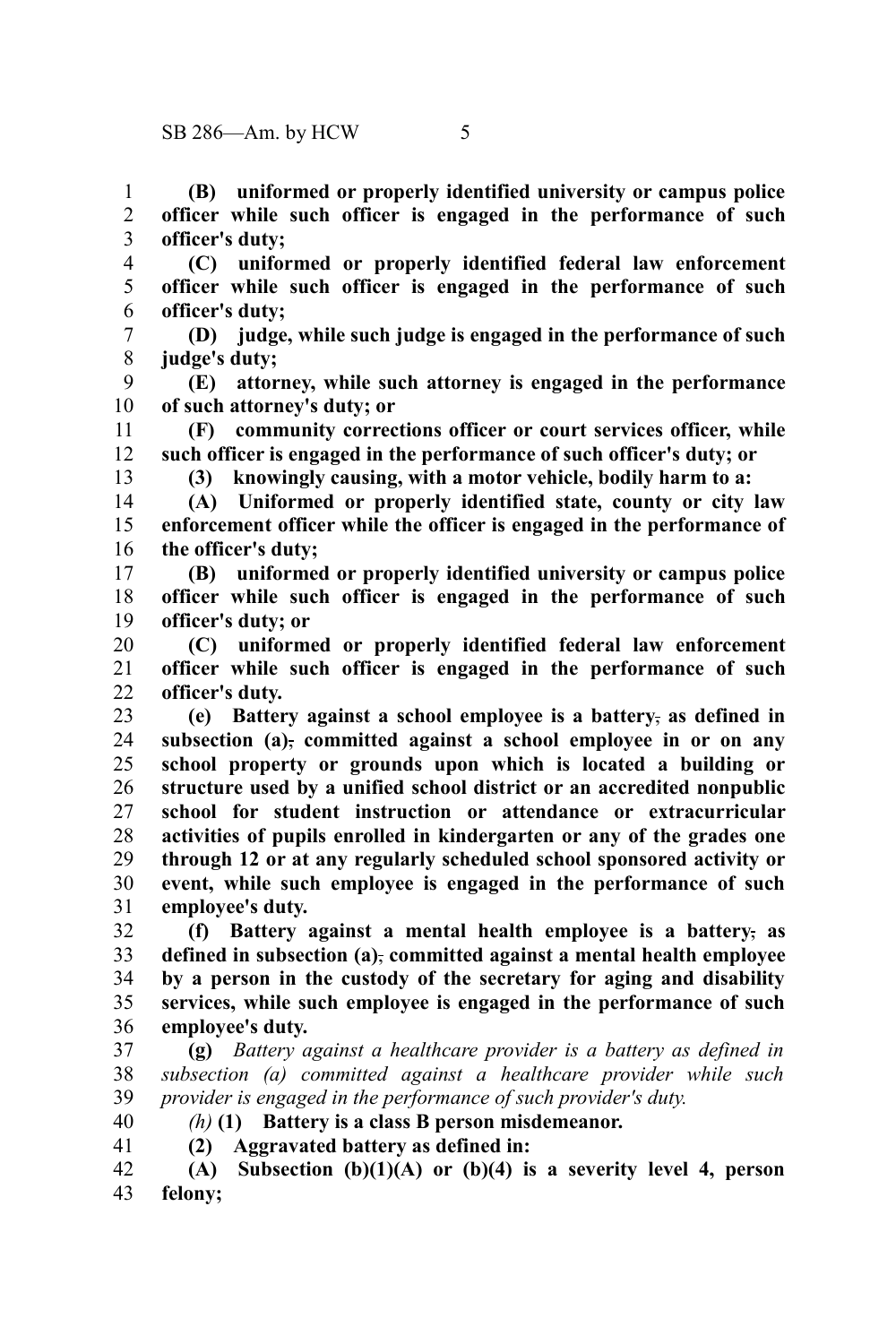**(B) subsection (b)(1)(B) or (b)(1)(C) is a severity level 7, person felony; (C) subsection (b)(2)(A) or (b)(3)(A) is a severity level 5, person felony; and (D) subsection (b)(2)(B) or (b)(3)(B) is a severity level 8, person felony. (3) Battery against a law enforcement officer as defined in: (A) Subsection (c)(1) is a class A person misdemeanor; (B) subsection (c)(2) is a severity level 7, person felony; and (C) subsection (c)(3) is a severity level 5, person felony. (4) Aggravated battery against a law enforcement officer as defined in: (A) Subsection (d)(1) or (d)(3) is a severity level 3, person felony; and (B) subsection (d)(2) is a severity level 4, person felony. (5) Battery against a school employee is a class A person misdemeanor. (6) Battery against a mental health employee is a severity level 7, person felony.** *(7) Battery against a healthcare provider is a class A person misdemeanor.* (h)*(i)* **As used in this section: (1) "Correctional institution" means any institution or facility under the supervision and control of the secretary of corrections; (2) "state correctional officer or employee" means any officer or employee of the Kansas department of corrections or any independent contractor, or any employee of such contractor, whose duties include working at a correctional institution; (3) "juvenile detention facility officer or employee" means any officer or employee of a juvenile detention facility as defined in K.S.A. 38-2302, and amendments thereto; (4) "city or county correctional officer or employee" means any correctional officer or employee of the city or county or any independent contractor, or any employee of such contractor, whose duties include working at a city holding facility or county jail facility; (5) "school employee" means any employee of a unified school district or an accredited nonpublic school for student instruction or attendance or extracurricular activities of pupils enrolled in kindergarten or any of the grades one through 12; (6) "mental health employee" means: (A) An employee of the Kansas department for aging and disability services working at Larned state hospital, Osawatomie state hospital, Kansas neurological institute and Parsons state hospital and training center and the** 1 2 3 4 5 6 7 8 9 10 11 12 13 14 15 16 17 18 19 20 21 22 23 24 25 26 27 28 29 30 31 32 33 34 35 36 37 38 39 40 41 42 43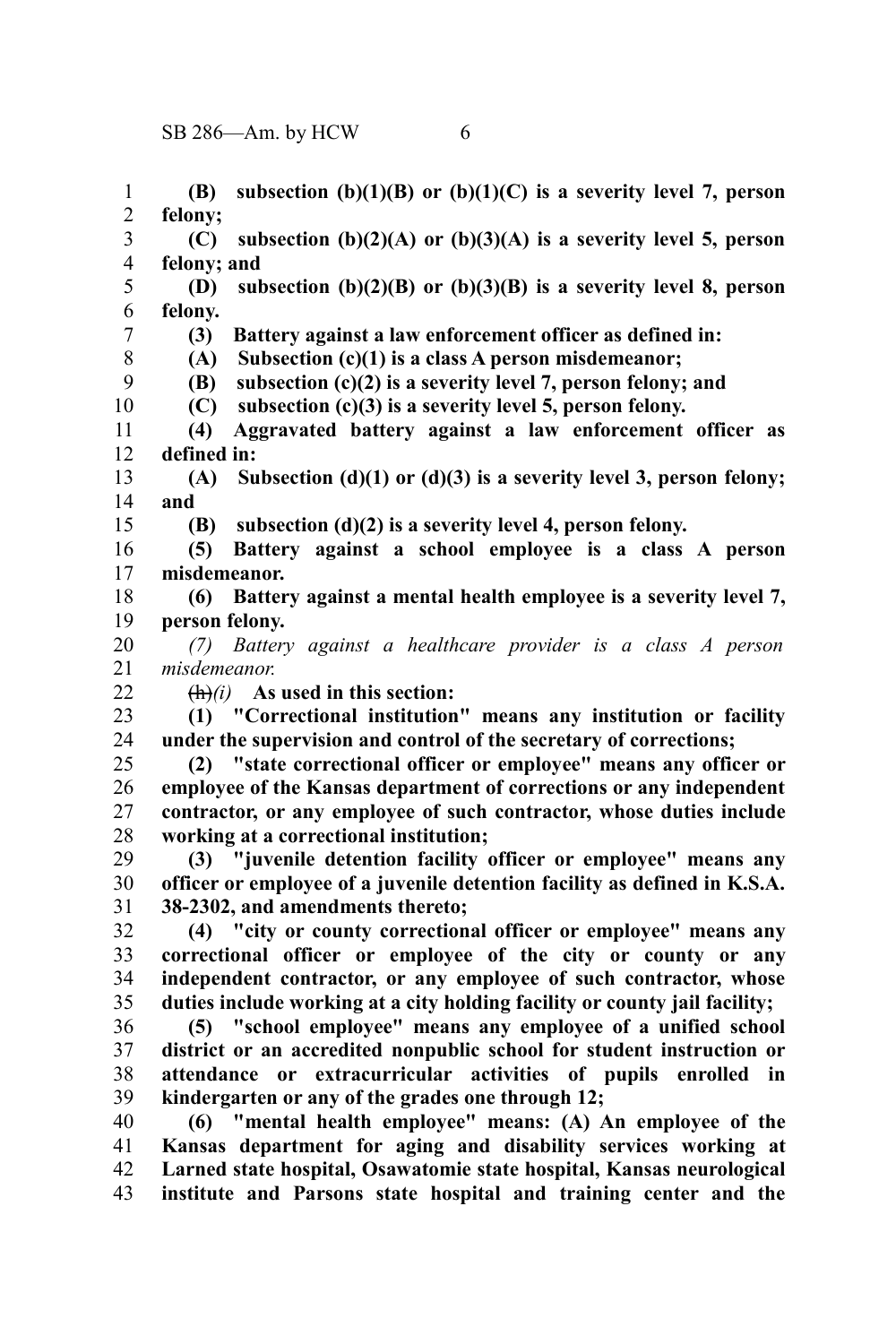**treatment staff as defined in K.S.A. 59-29a02, and amendments thereto; and (B) contractors and employees of contractors under contract to provide services to the Kansas department for aging and disability services working at any such institution or facility;** 1 2 3 4

**(7) "judge" means a duly elected or appointed justice of the supreme court, judge of the court of appeals, judge of any district court of Kansas, district magistrate judge or municipal court judge;** 5 6 7

**(8) "attorney" means a: (A) County attorney, assistant county attorney, special assistant county attorney, district attorney, assistant district attorney, special assistant district attorney, attorney general, assistant attorney general or special assistant attorney general; and (B) public defender, assistant public defender, contract counsel for the state board of indigents' defense services or an attorney who is appointed by the court to perform services for an indigent person as provided by article 45 of chapter 22 of the Kansas Statutes Annotated, and amendments thereto;** 8 9 10 11 12 13 14 15 16

**(9) "community corrections officer" means an employee of a community correctional services program responsible for supervision of adults or juveniles as assigned by the court to community corrections supervision and any other employee of a community correctional services program that provides enhanced supervision of offenders such as house arrest and surveillance programs;** 17 18 19 20 21 22

**(10) "court services officer" means an employee of the Kansas judicial branch or local judicial district responsible for supervising, monitoring or writing reports relating to adults or juveniles as assigned by the court, or performing related duties as assigned by the court;** and 23 24 25 26 27

**(11) "federal law enforcement officer" means a law enforcement officer employed by the United States federal government who, as part of such officer's duties, is permitted to make arrests and to be armed***; and* 28 29 30 31

*(12) "healthcare provider" means a person who is licensed, registered, certified or otherwise authorized by the state of Kansas to provide healthcare services in this state and employed by or providing healthcare services at a hospital as defined in K.S.A. 65-425, and amendments thereto*.**}** 32 33 34 35 36

**Section 1.** {Sec. 3.} K.S.A. 2021 Supp. 48-963 is hereby amended to read as follows: 48-963. (a) A physician may issue a prescription for or order the administration of medication, including a controlled substance, for a patient without conducting an in-person examination of such patient. 37 38 39 40

(b) A physician under quarantine, including self-imposed quarantine, may practice telemedicine. 41 42

(c) (1) A physician holding a license issued by the applicable 43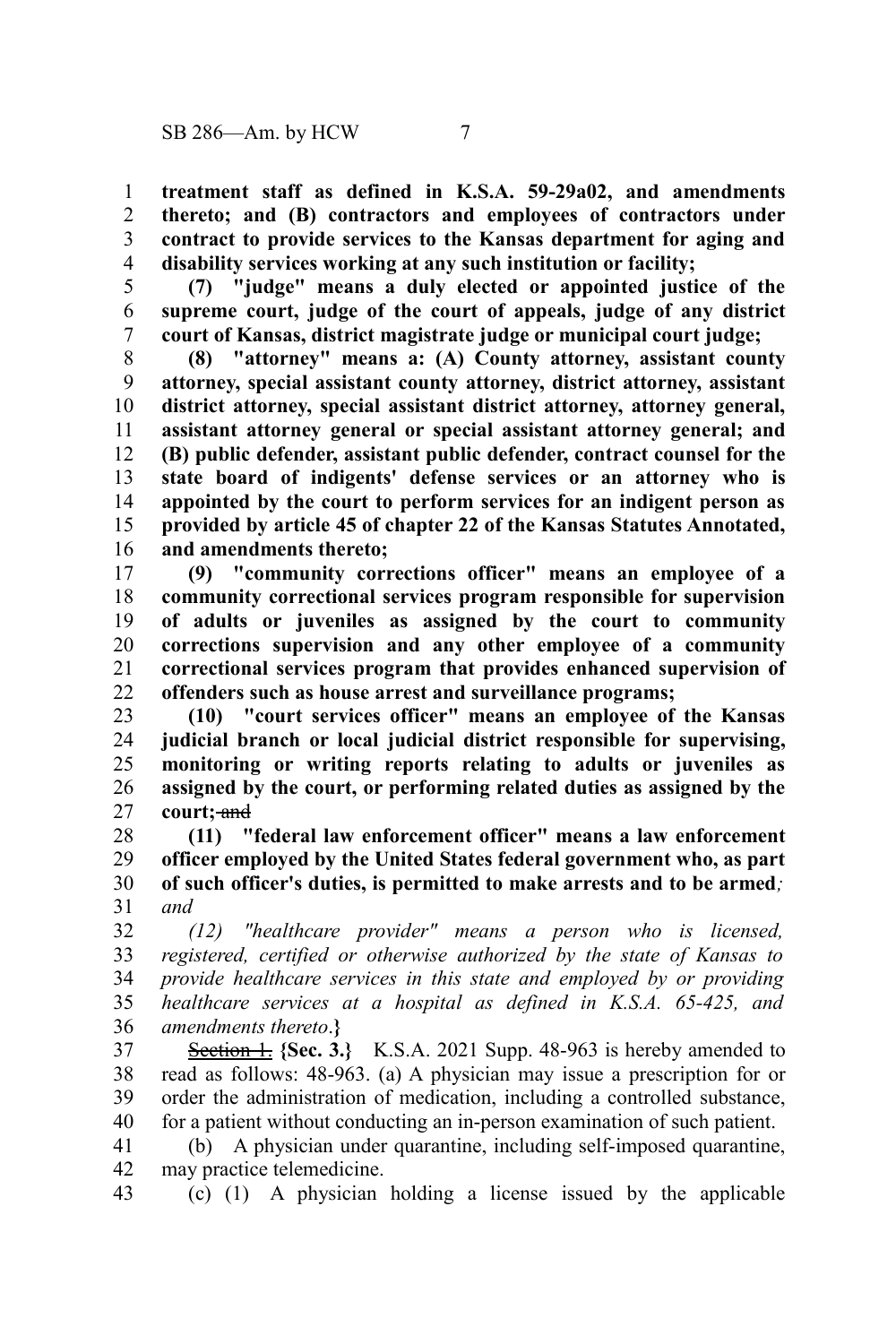licensing agency of another state may practice telemedicine to treat patients located in the state of Kansas, if such out-of-state physician holds a temporary emergency license granted pursuant to K.S.A. 2021 Supp. 48- 965, and amendments thereto. 1 2 3 4

(2) The state board of healing arts may extend the provisions of this subsection to other healthcare professionals licensed and regulated by the board as deemed necessary by the board to address the impacts of COVID-19 and consistent with ensuring patient safety. 5 6 7 8

(d) A physician practicing telemedicine in accordance with this section shall conduct an appropriate assessment and evaluation of the patient's current condition and document the appropriate medical indication for any prescription issued. 9 10 11 12

(e) Nothing in this section shall supersede or otherwise affect the provisions of K.S.A. *40-2,215 or* 65-4a10, and amendments thereto, or K.S.A. 40-2.215, and amendments thereto. 13 14 15

(f) As used in this section:

(1) "Physician" means a person licensed to practice medicine and surgery. 17 18

(2) "Telemedicine" means the delivery of healthcare services by a healthcare provider while the patient is at a different physical location. 19 20

21

16

(g) This section shall expire on March 31, 2022 *January 20, 2023*.

Sec. 2. **{4.}** K.S.A. 2021 Supp. 48-964 is hereby amended to read as follows: 48-964. (a) (1) A hospital may admit patients in excess of such hospital's number of licensed beds or inconsistent with the licensed classification of such hospital's beds to the extent that such hospital determines is necessary to treat COVID-19 patients and to separate COVID-19 patients and non-COVID-19 patients.  $22$ 23 24 25 26 27

(2) A hospital admitting patients in such manner shall notify the department of health and environment as soon as practicable but shall not be required to receive prior authorization to admit patients in such manner. 28 29 30

(b) (1) A hospital may utilize non-hospital space, including offcampus space, to perform COVID-19 testing, triage, quarantine or patient care to the extent that such hospital determines is necessary to treat COVID-19 patients and to separate COVID-19 patients and non-COVID-19 patients. 31 32 33 34 35

(2) The department of health and environment may impose reasonable safety requirements on such use of non-hospital space to maximize the availability of patient care. 36 37 38

(3) Non-hospital space used in such manner shall be deemed to meet the requirements of K.S.A. 65-431(d), and amendments thereto. 39 40

(4) A hospital utilizing non-hospital space in such manner shall notify the department of health and environment as soon as practicable but shall not be required to receive prior authorization to utilize non-hospital space 41 42 43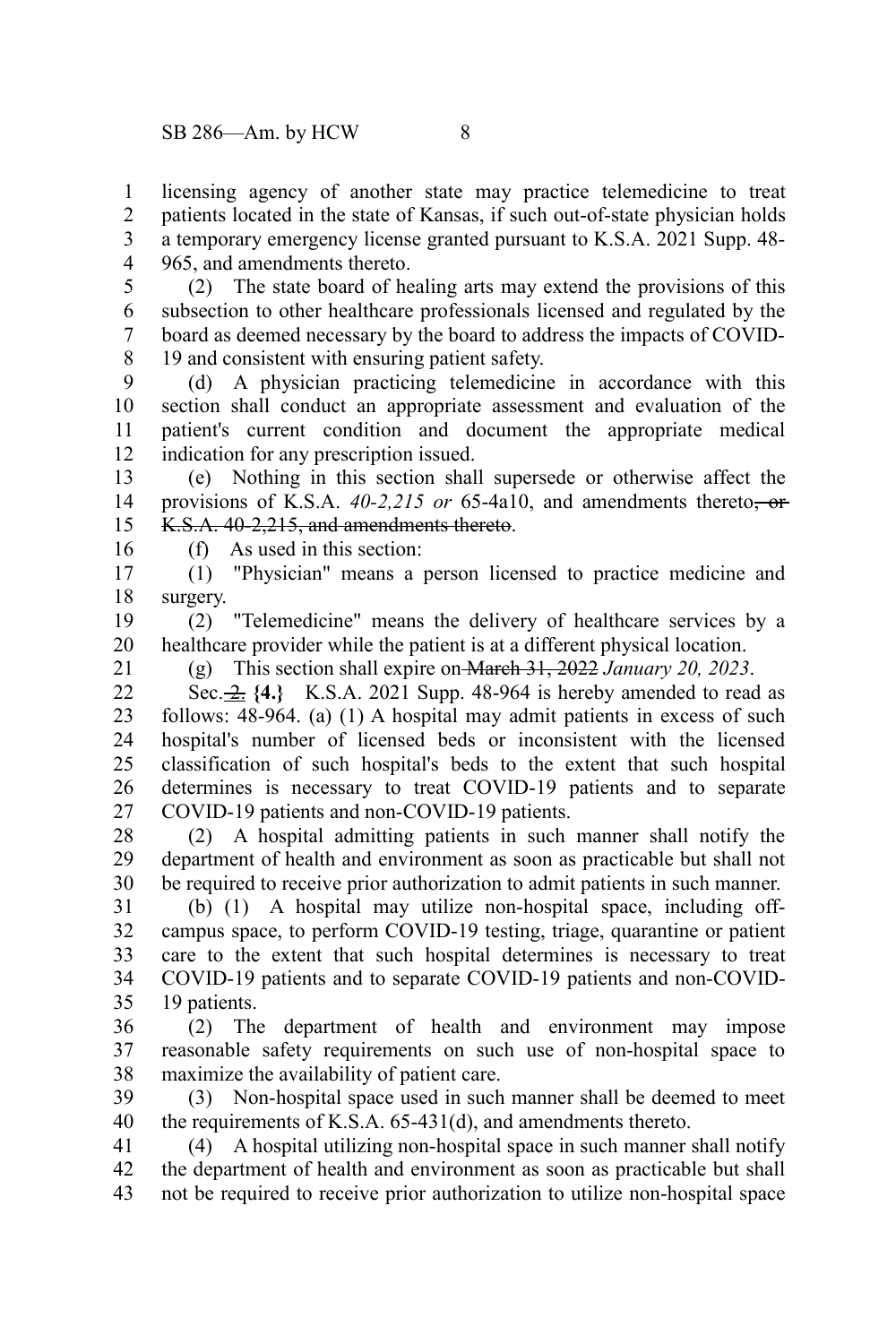in such manner. 1

(c) A medical care facility may permit healthcare providers authorized to provide healthcare services in the state of Kansas to provide healthcare services at such medical care facility without becoming a member of the medical care facility's medical staff. 2 3 4 5

(d) As used in this section, "hospital" and "medical care facility" mean the same as defined in K.S.A. 65-425, and amendments thereto. 6 7

8

(e) This section shall expire on March 31, 2022 *January 20, 2023*.

Sec.  $\frac{3}{25}$  {5.} K.S.A. 2021 Supp. 60-5503 is hereby amended to read as follows: 60-5503. (a) Notwithstanding any other provision of law, except as provided in subsection (c), a healthcare provider is immune from civil liability for damages, administrative fines or penalties for **that arise out of or relate to** acts, omissions, healthcare decisions or the rendering of or the failure to render healthcare services, including services that are altered, delayed or withheld, as a direct response **related** to the COVID-19 public health emergency. 9 10 11 12 13 14 15 16

(b) The provisions of this section shall apply to any claims for damages or liability that arise out of or relate to acts, omissions or healthcare decisions occurring between March 12, 2020, and March 31, 2022 *January 20, 2023*, related to the COVID-19 public health emergency. 17 18 19 20

(c) (1) The provisions of this section shall not apply to civil liability when it is established that the act, omission or healthcare decision constituted gross negligence or willful, wanton or reckless conduct. 21 22 23

(2) The provisions of this section shall not apply to healthcare services not related to COVID-19 that have not been altered, delayed or withheld as a direct response to the COVID-19 public health emergency. 24 25 26

Sec. 4. **{6.}** K.S.A. 2021 Supp. 60-5504 is hereby amended to read as follows: 60-5504. (a) Notwithstanding any other provision of law, a person, or an agent of such person, conducting business in this state shall be immune from liability in a civil action for a COVID-19 claim if such person was acting pursuant to and in substantial compliance with public health directives applicable to the activity giving rise to the cause of action when the cause of action accrued. 27 28 29 30 31 32 33

(b) The provisions of this section shall expire on March 31, 2022 *January 20, 2023*. 34 35

Sec.  $\frac{5}{25}$  {7.} K.S.A. 2021 Supp. 60-5508 is hereby amended to read as follows: 60-5508. (a) The provisions of K.S.A. 2021 Supp. 60-5504, 60- 5505 and 60-5507, and amendments thereto, shall apply retroactively to any cause of action accruing on or after March 12, 2020. 36 37 38 39

(b) The provisions of K.S.A. 2021 Supp. *60-5503 and* 60-5506, and amendments thereto, and the amendments made to K.S.A. 2021 Supp. 60- 5506 by section 2 of 2021 House Bill No. 2126, shall apply retroactively to any cause of action accruing on or after March 12, 2020, and prior to 40 41 42 43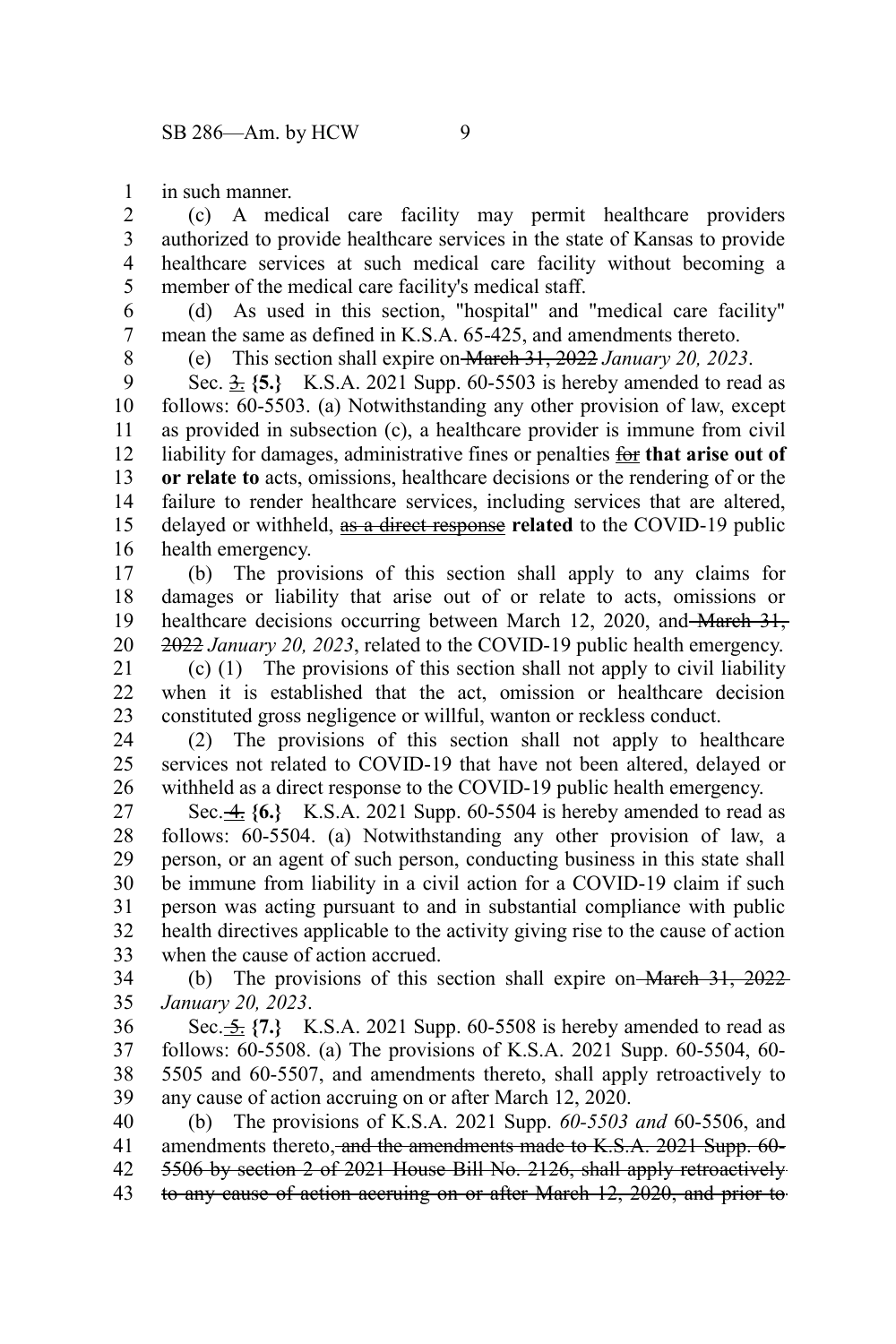termination of the state of disaster emergency related to the COVID-19-1

public health emergency declared pursuant to K.S.A. 48-924, and amendments thereto. 2 3

(c) The provisions of K.S.A. 2021 Supp. 60-5503, and amendments thereto, shall apply retroactively to any cause of action accruing on or after March 12, 2020, and prior to March 31, 2022 *January 20, 2023*. 4 5 6

Sec. 6. **{8.}** K.S.A. 2021 Supp. 65-468 is hereby amended to read as follows: 65-468. As used in K.S.A. 65-468 through 65-474, and amendments thereto: 7 8 9

(a) "Healthcare provider" means any person licensed or otherwise authorized by law to provide health care services in this state or a professional corporation organized pursuant to the professional corporation law of Kansas by persons who are authorized by law to form such corporation and who are health care providers as defined by this subsection, or an officer, employee or agent thereof, acting in the course and scope of employment or agency. 10 11 12 13 14 15 16

(b) "Member" means any hospital, emergency medical service, local health department, home health agency, adult care home, medical clinic, mental health center or clinic or nonemergency transportation system. 17 18 19

(c) "Mid-level practitioner" means a physician assistant or advanced practice registered nurse who has entered into a written protocol with a rural health network physician. 20 21 22

(d) "Physician" means a person licensed to practice medicine and surgery. 23 24

(e) "Rural health network" means an alliance of members, including at least one critical access hospital and at least one other hospital, that has developed a comprehensive plan submitted to and approved by the secretary of health and environment regarding: Patient referral and transfer; the provision of emergency and nonemergency transportation among members; the development of a network-wide emergency services plan; and the development of a plan for sharing patient information and services between hospital members concerning medical staff credentialing, risk management, quality assurance and peer review. 25 26 27 28 29 30 31 32 33

(f) (1) "Critical access hospital" means a member of a rural health network that: Makes available 24-hour emergency care services; provides not more than 25 acute care inpatient beds or in the case of a facility with an approved swing-bed agreement a combined total of extended care and acute care beds that does not exceed 25 beds; provides acute inpatient care for a period that does not exceed, on an annual average basis, 96 hours per patient; and provides nursing services under the direction of a licensed professional nurse and continuous licensed professional nursing services for not less than 24 hours of every day when any bed is occupied or the facility is open to provide services for patients unless an exemption is 34 35 36 37 38 39 40 41 42 43